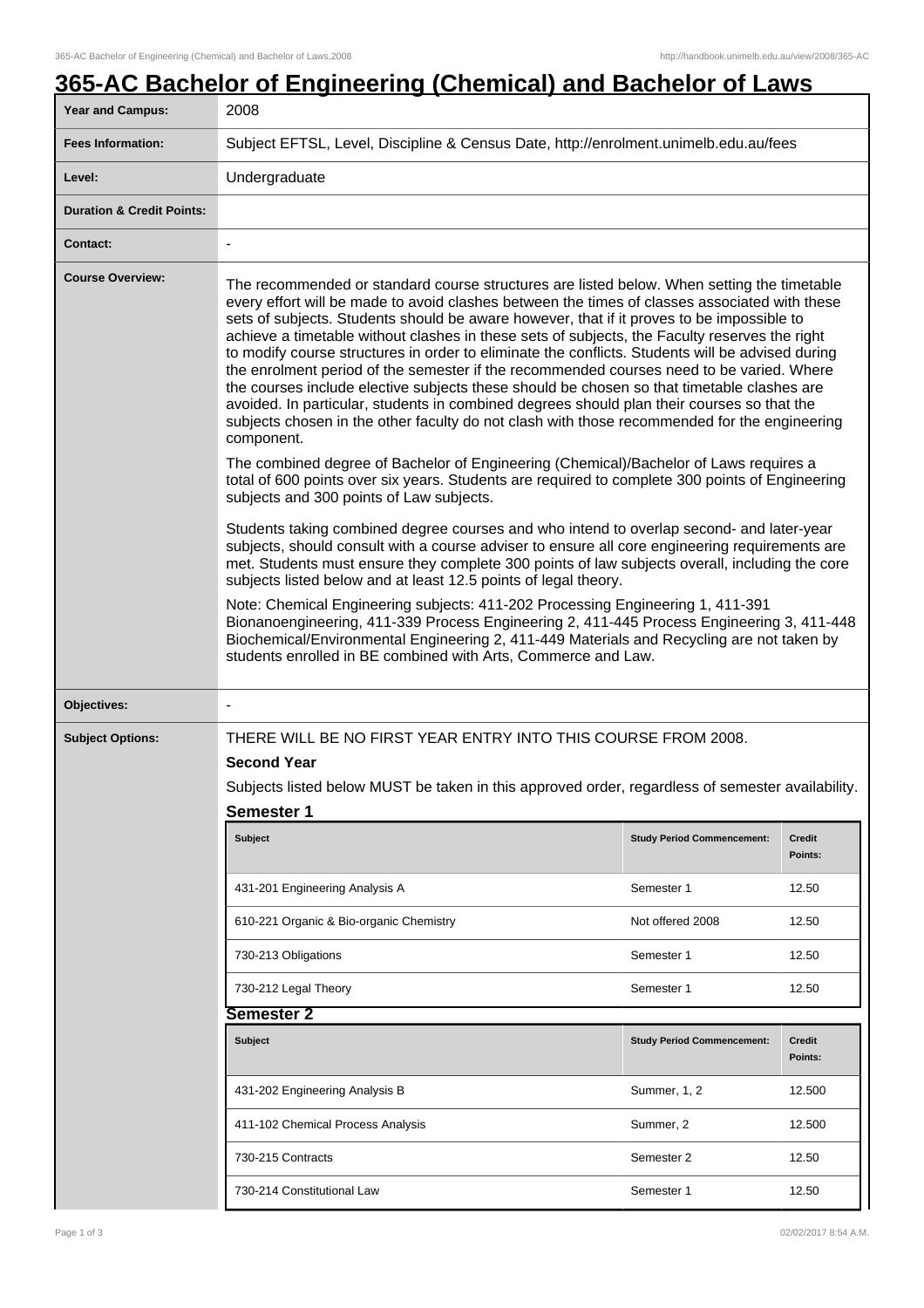## **Third Year**

Subjects listed below MUST be taken in this approved order, regardless of semester availability. **Semester 1**

| <b>Subject</b>                              | <b>Study Period Commencement:</b> | <b>Credit</b><br>Points: |
|---------------------------------------------|-----------------------------------|--------------------------|
| 411-201 Introduction to Transport Processes | Semester 1                        | 12.50                    |
| 730-365 Administrative Law                  | Semester 1                        | 12.50                    |
| 730-366 Property                            | Semester 1                        | 12.50                    |

#### Law subject as required (12.5 points) **Semester 2**

| ---------                                   |                                   |                          |
|---------------------------------------------|-----------------------------------|--------------------------|
| <b>Subject</b>                              | <b>Study Period Commencement:</b> | <b>Credit</b><br>Points: |
| 411-203 Fluid Mechanics                     | Not offered 2008                  | 12.50                    |
| 411-204 Chemical Engineering Thermodynamics | Semester 2                        | 12.50                    |
| 730-367 Trusts                              | Semester 1, Semester 2            | 12.50                    |
| 730-368 Criminal Law and Procedure          | Semester 1, Semester 2            | 12.50                    |

## **Fourth Year**

Subjects listed below MUST be taken in this approved order, regardless of semester availability. **Semester 1**

| <b>Subject</b>                              | <b>Study Period Commencement:</b> | Credit<br>Points: |
|---------------------------------------------|-----------------------------------|-------------------|
| 411-303 Reactor Engineering                 | Semester 1                        | 12.50             |
| 411-331 Heat and Mass Transport Processes 1 | Semester 1                        | 12.50             |
| 411-343 Chemical Engineering Management     | Semester 1                        | 12.50             |
| 411-393 Bioprocess Engineering              | Semester 1                        | 12.50             |
| Semester                                    |                                   |                   |

| <b>Subject</b>                            | <b>Study Period Commencement:</b> | <b>Credit</b><br>Points: |
|-------------------------------------------|-----------------------------------|--------------------------|
| 411-336 Process Dynamics and Control      | Semester 2                        | 12.50                    |
| 411-337 Practical and Computer Laboratory | Semester 2                        | 12.50                    |
| 730-453 Remedies                          | Semester 2                        | 12.50                    |
| 610-211 Light, Matter & Chemical Change B | Not offered 2008                  | 12.50                    |

### **Fifth Year**

Subjects listed below MUST be taken in this approved order, regardless of semester availability. **Semester 1**

| <b>Subject</b>                              | <b>Study Period Commencement:</b> | <b>Credit</b><br>Points: |
|---------------------------------------------|-----------------------------------|--------------------------|
| 411-432 Particle Mechanics and Processing   | Semester 1                        | 12.50                    |
| 411-441 Heat and Mass Transport Processes 2 | Semester 1                        | 12.50                    |
| 411-442 Process Equipment Design            | Semester 1                        | 12.50                    |